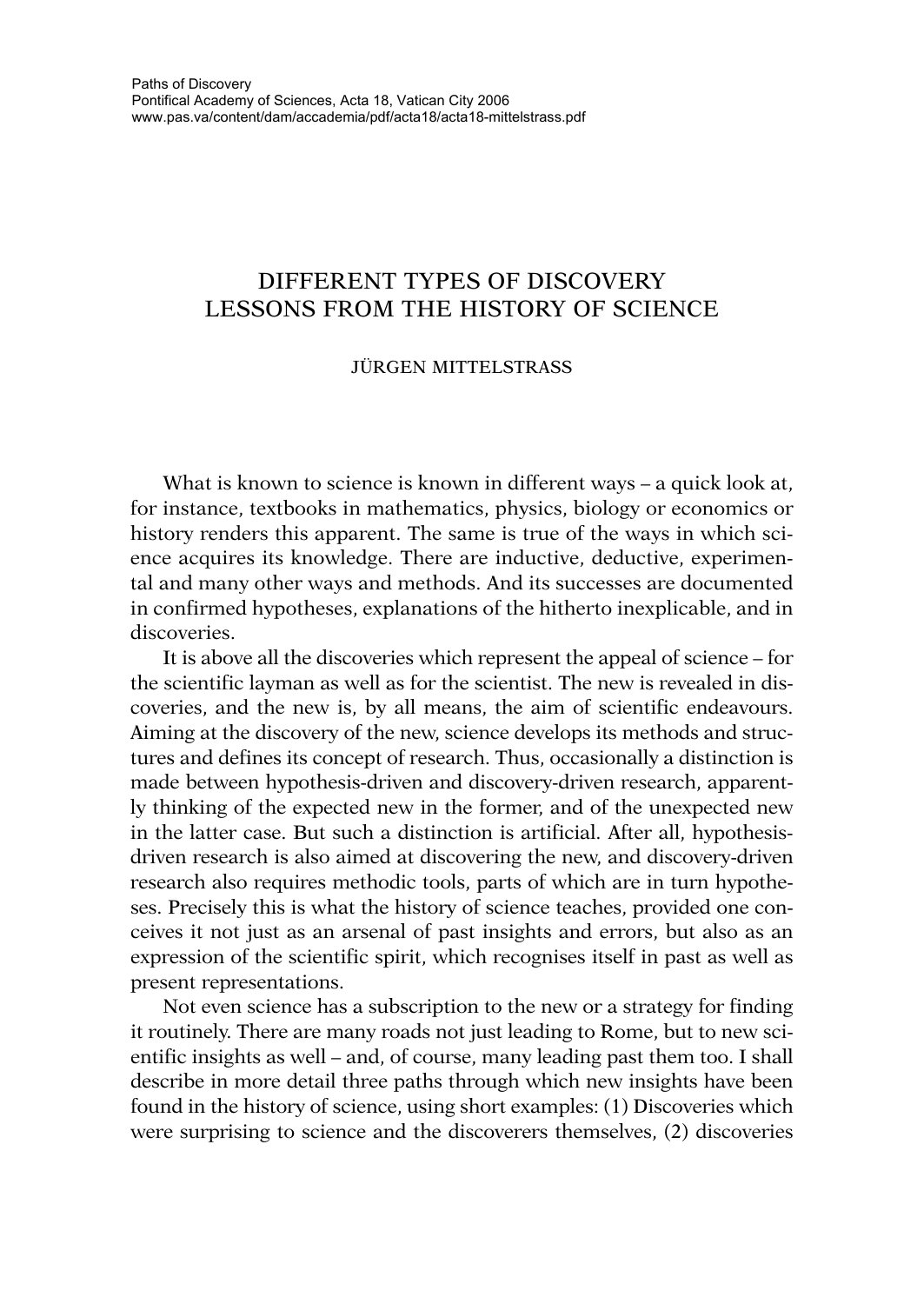which had been expected by the discoverer and science up to a point, but which were novel in their details, (3) discoveries which had been expected by the discoverer, but which came as a complete surprise to science. 1

First, the discoveries which came as surprises to science and even to the discoverer himself, hence representing something unexpected and new. Two examples: (1) The first is very famous: the *discovery of the Xray*. In November 1895, Röntgen was experimenting with a gas discharge tube, that is, an instrument that emits electrons (for instance, from a heated wire), and accelerates them by applying voltage; the tube itself is under vacuum, or at least, the gas pressure is significantly reduced. He covered the tube with cardboard paper to see to what extent it would still let light pass, and thus observed that some crystals, left lying on his desk for no particular reason, started to fluoresce. Röntgen discovered that this fluorescence must have been caused by a new sort of radiation, being emitted by the gas discharge tube, and apparently capable of covering great distances. This strikingly powerful radiation were X-rays, today well-known to us.

(2) Rutherford's *discovery of the atomic nucleus*. In 1909 Rutherford was doing an experiment to examine the structure of the atom, which was designed following military rules: If you don't know what the object in front of you is, then you'd better shoot at it. <sup>2</sup> Rutherford used a radioactive material as ray gun, and shot a narrow ray of alpha-particles on a thin metal sheet. Behind this sheet, a fluorescent screen had been mounted, which, when an alpha-particle hit it, would document this with a microscopic flash of light. The big surprise, now, was that the alpha-particles were not just observed as being slightly redirected after hitting the sheet, but that their direction was changed altogether. Some were even repelled by the sheet, as if they had hit a solid wall. Rutherford later observed:

It was quite the most incredible event that has ever happened to me in my life. It was almost as incredible as if you fired a 15-inch shell at a piece of tissue paper and it came back and hit you. 3

 $1 A$  comprehensive account of the development of the new in science may be found in: J. Mittelstrass, *Leonardo-Welt: Über Wissenschaft, Forschung und Verantwortung,* Frankfurt 1992, pp. 74-95 (I 4 'Die Wissenschaften und das Neue').

<sup>2</sup> See R.U. Sexl, *Was die Welt zusammenhält: Physik auf der Suche nach dem Bauplan der Natur*, Frankfurt and Berlin and Vienna 1984, p. 145.

<sup>3</sup> E. Rutherford, 'The Theory of Atomic Structure', in J. Needham and W. Pagel (eds.), *Background to Modern Science*. Ten Lectures at Cambridge Arranged by the History of Science Committee 1936 (Cambridge, 1938), p. 68.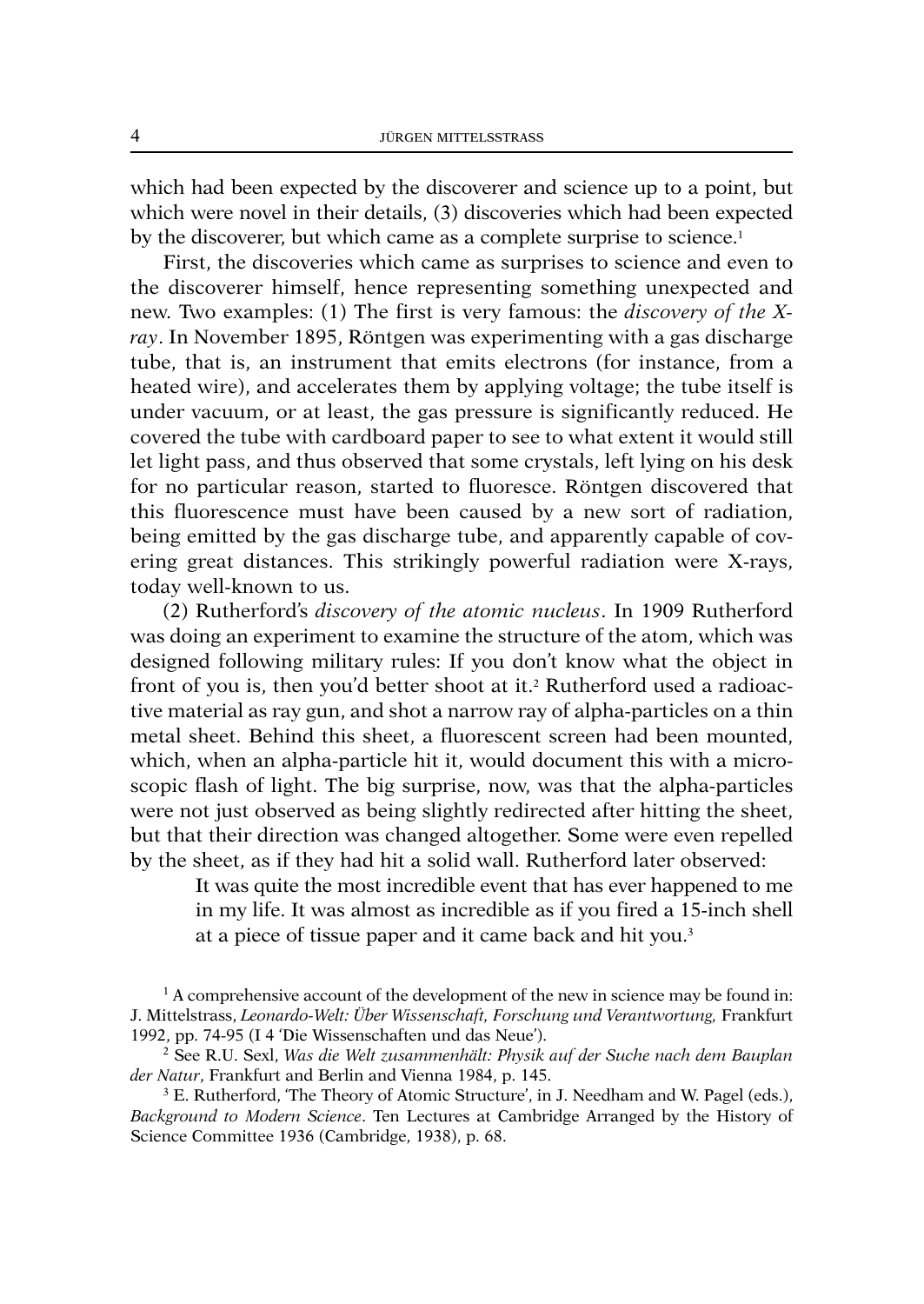Rutherford then tried to do justice to this 'incredible event' by developing his theory of the structure of the atomic nucleus. Some of the (positively charged) alpha-particles had directly hit the (also positively charged) atomic nuclei and were hence repelled by them in their initial direction of movement.

Such are the examples for the entirely unexpected discoveries. As examples of the discoveries which had been expected, to some extent, by the discoverer as well as by science in general, but which were novel in detail, let me present the following two: (1) Lavoisier's *discovery of the conjoined composite nature of water*. Lavoisier had, since 1778, been looking for the oxide (the compound with oxygen) of hydrogen, discovered in 1766 by Cavendish, but had not made any tangible progress. It was only in 1781, when Cavendish noticed (and Lavoisier learned of this in 1783), that in an explosion of so-called detonating gas, hydrogen and oxygen could be permuted into their own weight in water, that Lavoisier inferred that the long searched-for hydrogen-oxide was really water itself, and that hence water was not an elementary substance, but a compound. So, what was not surprising here was the existence of a hydrogen-oxide; entirely surprising was the discovery that this oxide was the well-known substance water.

(2) Örstedt's *discovery of electromagnetism*. In the natural philosophy of romanticism, all natural powers were thought of as expressions of a single and fundamental force, and this gave rise to the expectation that natural powers would have to be convertible into each other. In particular, this was thought to apply to electricity and magnetism. Under the influence of this idea, Örstedt searched for such a conversion and discovered, in 1820, more or less accidentally during a lecture, that a magnetic needle would be deflected by a wire lead conducting electricity. The connexion between electricity and magnetism was thus discovered. The novel and unexpected aspect of this effect, now consisted of the fact that the current would cause the magnetic needle to rotate. What had been looked for was a direct attraction or repulsion between the electric charge and the magnetic poles. What had not been expected was a circular magnetic field surrounding the conductor the current was flowing through. A mistaken background assumption had prevented the discovery of electromagnetism for a while; chance had to come to the rescue to lead to the right track. 4

<sup>4</sup> See R.U. Sexl, *op. cit*., pp. 61-62. For a diverging account see J. Agassi, *Towards an Historiography of Science* (The Hague, 1963), pp. 67-74. Agassi assumes that the discovery was less accidental than traditionally thought.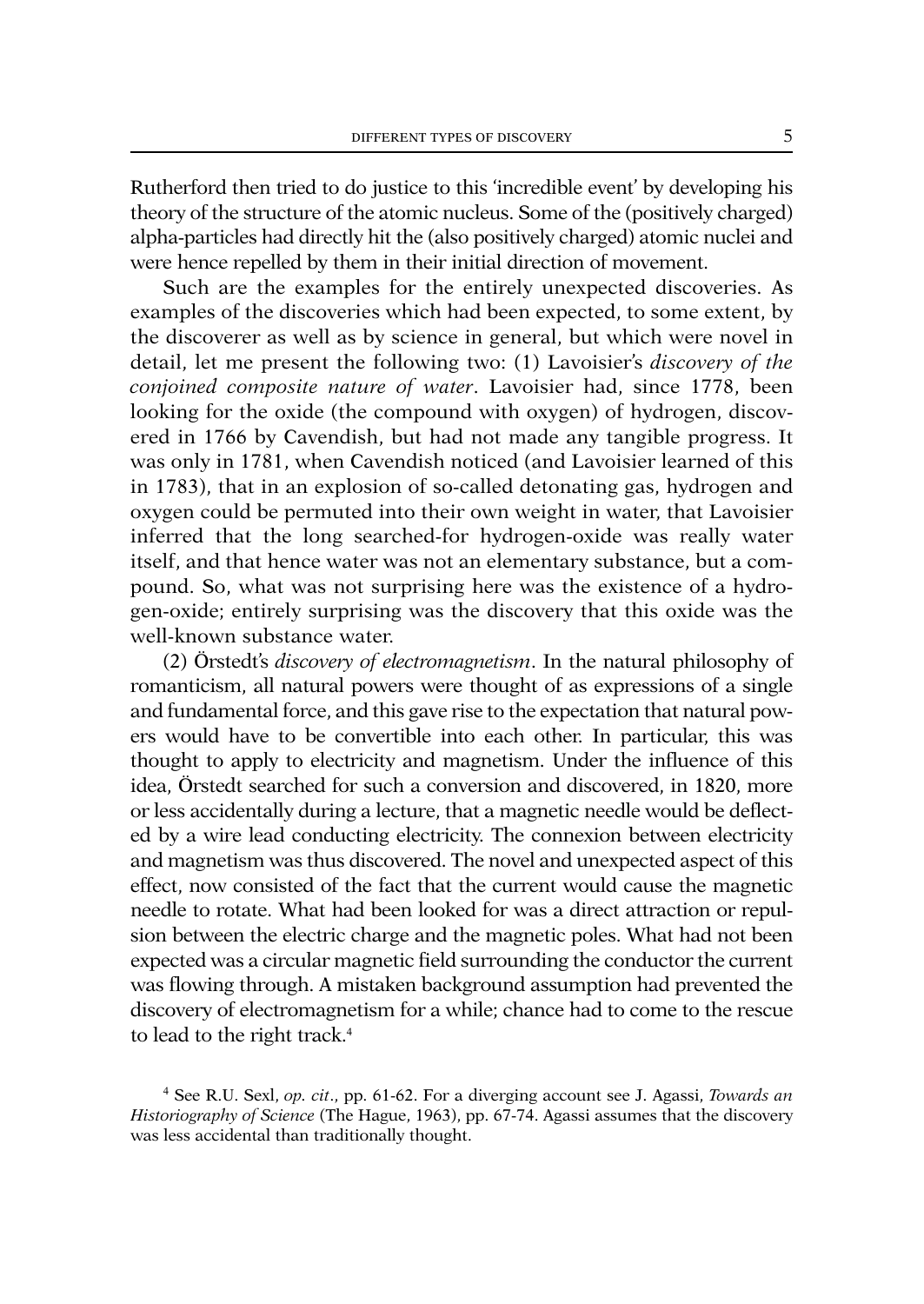Finally, two examples of discoveries which had been expected by the discoverer, but came as complete surprises to science: (1) Poisson's *white spot*. In about 1830 Fresnel presented the first complete version of a wave theory of light. The heart of this theory was the assumption that waves of light are of a transversal nature (that is, they occur perpendicularly to the direction of extension propagation). Poisson thought this theory to be wholly absurd, and to prove this, he deduced an apparently nonsensical consequence from it. According to Fresnel's theory, a white spot would have to occur at the midpoint of the shadow produced by a point-shaped source of light directed at a circular disc ('Poisson's white spot'). Arago then undertook the (to all appearances, redundant) labour to also demonstrate the falsity of this consequence experimentally. But, entirely surprisingly, he really did find the predicted spot. Although he was not the originator of the theory who predicted this novel effect, he could have done so, had he executed the deduction. In the case of a theoretical prediction of a novel effect, its empirical manifestation might surprise the general public, but not the theorist.

(2) Einstein's *prediction of the diversion deflection of light in the gravitational field*. Einstein had deduced, from the General Theory of Relativity, that light would be deflected from its initial trajectory by a certain angle by a gravitational field. In 1919, Eddington examined the position of stars, the light of which was passing the sun very closely. He then compared these positions with those of the same stars at the time these were more distant from the sun. Indeed, the predicted deflection was observed in the precise degree expected. This successful theoretical prediction was greeted with great surprise by the uninitiated. At the same time, the process of testing the General Theory of Relativity has been compared to the Catholic procedure of canonization ('November 6, 1919, the day on which Einstein was canonized'). <sup>5</sup> The successful prediction of the deflection of light was one of the required miracles.

These examples teach that there is no simple way to arrive at the new in science, and that the diverse ways to arrive at the new are not simple. Furthermore, they are only rarely due to the strict following of scientific programmes, and this is why talk of scientific revolutions, which has again become popular with Thomas Kuhn's work in the history of science, is not that misguided. Indeed, scientific revolutions differ from political and

<sup>5</sup> A. Pais, *'Subtle is the Lord ...': The Science and the Life of Albert Einstein*, (Oxford and New York, 1982), p. 305.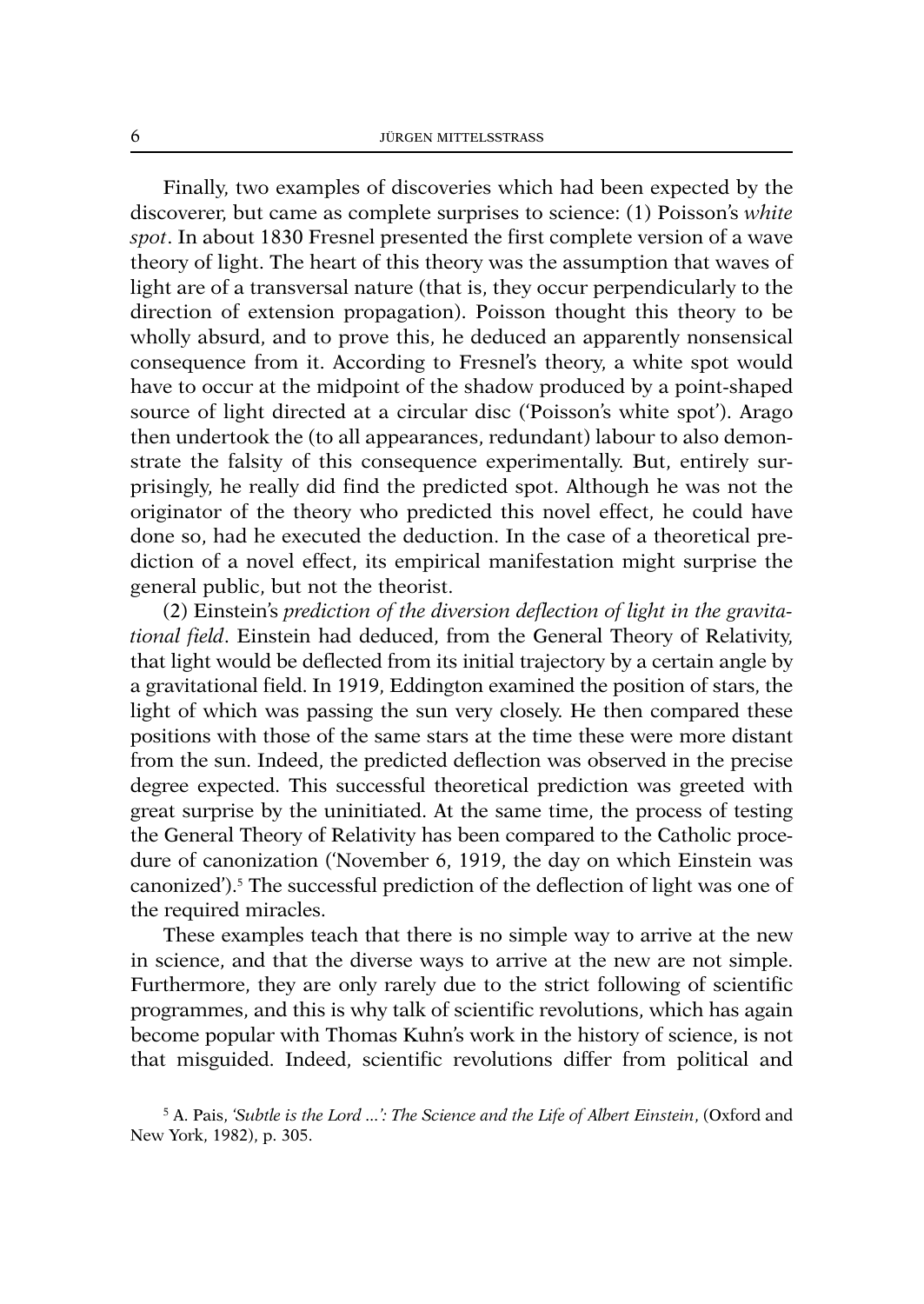social ones by having a much more varied potential for change, and, as a rule, for producing fewer losses, but, after all, this is not a disadvantage and not deplorable. Moreover, theories in science sometimes die more honourably than on the political or ideological stage. There, they often only come to an end with the biological end of their adherents – it is true, although this is not altogether unknown in science too. 6

Science, in its search for the scientific new, does not just get driven by discoveries, accidental or non-accidental ones – one could express this by striding from truth to truth – but, surprisingly, also via errors, in a heuristic sense. <sup>7</sup> Let me give you a final example also for this heuristic fruitfulness of errors, Einstein's *derivation of the General Theory of Relativity*. This relied on principles which were partially motivated epistemologically. One of the principles pertinent and even essential for the formulation of the theory is *Mach's Principle*, as Einstein calls it. According to the ideas of Newton, there is one prime, indeed, truly immobile, system of reference, 'absolute space'; movements relative to absolute space are indicated by the presence of forces of inertia (for instance, centrifugal forces). Through such forces, accordingly, absolute space takes effect on the objects, while, at the same time, the objects are never able to disturb absolute space in its tranquil existence. Einstein considered the assumption of a uni-directional causation for inconsistence and instead assumed that the forces of inertia are explicable through the relative positions and movements of the bodies (an idea he attributed to Mach).

Mach's principle is not just one of the central motives for the development of the General Theory of Relativity, but also plays an important role in the process of formulating the theory. However, it turns out that the fully developed theory does not satisfy Mach's principle. That is, the theory allows space-time structures as physically possible, in which forces of inertia originate out of an overarching space-time that is independent of objects and their movements – even if this does not have the Newtonian shape of an absolutely immovable space. Furthermore, according to our current empirical knowledge, we may assume that in our universe, one such space-

<sup>6</sup> See M. Planck, *Wissenschaftliche Selbstbiographie* (Leipzig, 1948), p. 22 ('A new scientific truth does not usually become accepted by having its opponents convinced and having them declare their new conviction, but mostly by its opponents dying out, and having the new generation getting acquainted with the truth straightaway').

<sup>7</sup> Compare the more comprehensive account in J. Mittelstrass, *Die Häuser des Wissens: Wissenschaftstheoretische Studien* (Frankfurt, 1998), pp. 13-28 (I 1 'Vom Nutzen des Irrtums in der Wissenschaft').